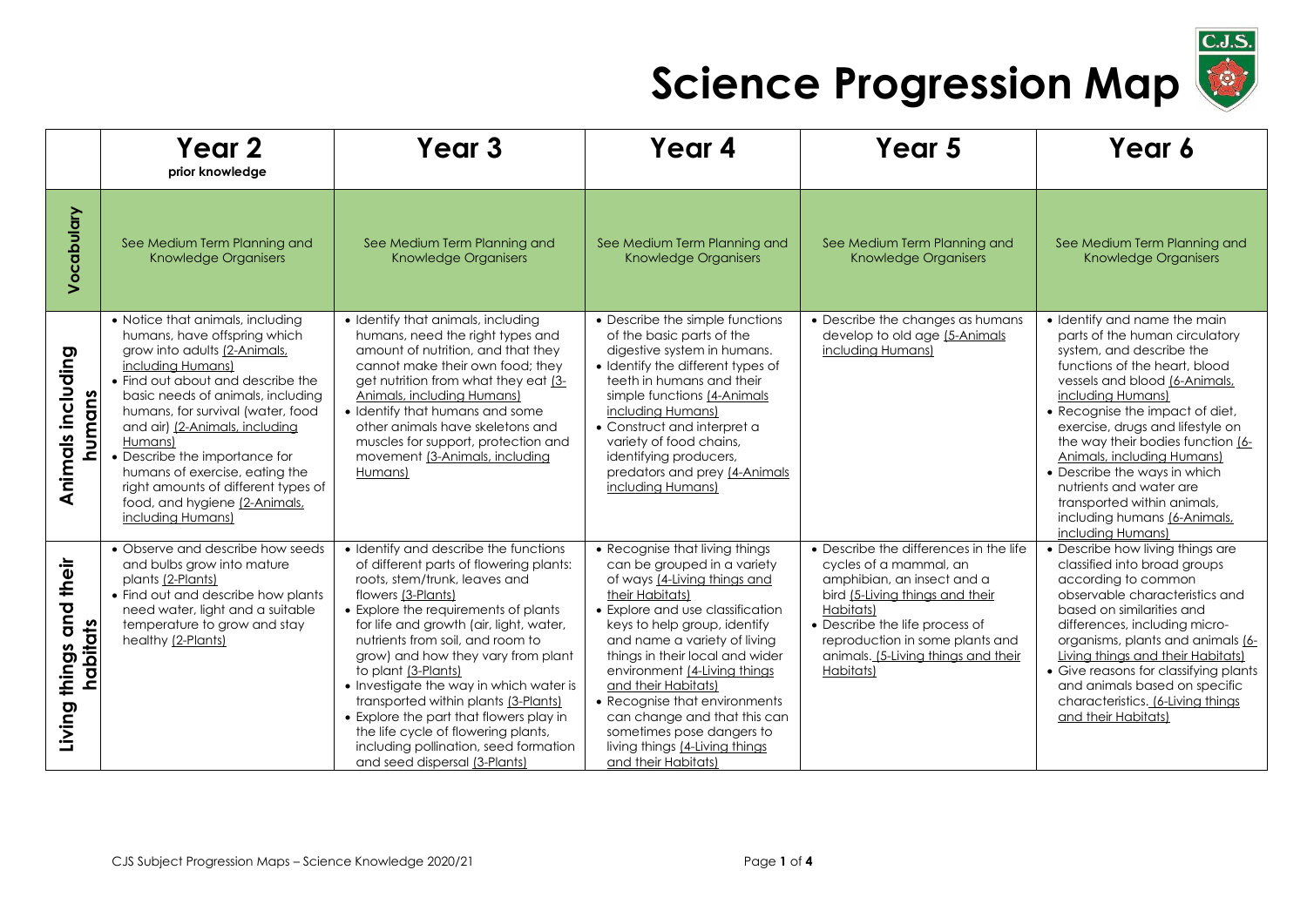

|                              | Year 2<br>prior knowledge                                                                                                                                                                                                                                                                | Year <sub>3</sub>                                                                                                                                                                                                                                                                                                                                                                              | Year 4                                                                                                                                                          | Year 5                                                                                                                                                                                                                                                                                                                                                                                                                                                                            | Year 6                                                                                                                                                                                                                                                                                                                                                                                                                                                                                                                                                                         |
|------------------------------|------------------------------------------------------------------------------------------------------------------------------------------------------------------------------------------------------------------------------------------------------------------------------------------|------------------------------------------------------------------------------------------------------------------------------------------------------------------------------------------------------------------------------------------------------------------------------------------------------------------------------------------------------------------------------------------------|-----------------------------------------------------------------------------------------------------------------------------------------------------------------|-----------------------------------------------------------------------------------------------------------------------------------------------------------------------------------------------------------------------------------------------------------------------------------------------------------------------------------------------------------------------------------------------------------------------------------------------------------------------------------|--------------------------------------------------------------------------------------------------------------------------------------------------------------------------------------------------------------------------------------------------------------------------------------------------------------------------------------------------------------------------------------------------------------------------------------------------------------------------------------------------------------------------------------------------------------------------------|
| Evolution and<br>inheritance | • Identify that most living<br>things live in habitats to<br>which they are suited and<br>describe how different<br>habitats provide for the<br>basic needs of different<br>kinds of animals and plants,<br>and how they depend on<br>each other (2-Living things<br>and their habitats) | • Describe in simple terms how fossils are<br>formed when things that have lived are<br>trapped within rock (3-Rocks)                                                                                                                                                                                                                                                                          | • Recognise that<br>environments<br>can change<br>and that this<br>can sometimes<br>pose dangers to<br>living thing [4-<br>Living things and<br>their Habitats) |                                                                                                                                                                                                                                                                                                                                                                                                                                                                                   | • Recognise that living things produce offspring<br>of the same kind, but normally offspring vary<br>and are not identical to their parents [6-<br>Evolution and inheritance)<br>• Identify how animals and plants are adapted<br>to suit their environment in different ways and<br>that adaptation may lead to evolution [6-<br>Evolution and inheritance)<br>• Recognise that living things have changed<br>over time and that fossils provide information<br>about living things that inhabited the Earth<br>millions of years ago <i>[6-Evolution and</i><br>inheritance) |
| Rocks and<br>soils           | • Identify and compare the<br>suitability of a variety of<br>everyday materials,<br>including wood, metal,<br>plastic, glass, brick, rock,<br>paper and cardboard for<br>particular uses (2-<br>Everyday Materials)                                                                      | • Compare and group together different kinds<br>of rocks on the basis of their appearance and<br>simple physical properties (3-<br><b>Everyday Materials)</b><br>• Describe in simple terms how fossils are<br>formed when things that have lived are<br>trapped within rock (3-Everyday Materials)<br>• Recognise that soils are made from rocks and<br>organic matter (3-Everyday Materials) |                                                                                                                                                                 |                                                                                                                                                                                                                                                                                                                                                                                                                                                                                   |                                                                                                                                                                                                                                                                                                                                                                                                                                                                                                                                                                                |
| space<br>Earth and           | • Observe changes across<br>the four seasons (1-<br>Seasonal Changes)<br>• Observe and describe<br>weather associated with<br>the seasons and how day<br>length varies. [1-Seasonal<br>Changes)                                                                                          |                                                                                                                                                                                                                                                                                                                                                                                                |                                                                                                                                                                 | • Describe the movement of<br>the Earth, and other planets,<br>relative to the Sun in the solar<br>system (5-Earth and Space)<br>• Describe the movement of<br>the Moon relative to the<br>Earth (5-Earth and Space)<br>• Describe the Sun, Earth and<br>Moon as approximately<br>spherical bodies (5-Earth and<br>Space)<br>• Use the idea of the Earth's<br>rotation to explain day and<br>night and the apparent<br>movement of the sun across<br>the sky. (5-Earth and Space) |                                                                                                                                                                                                                                                                                                                                                                                                                                                                                                                                                                                |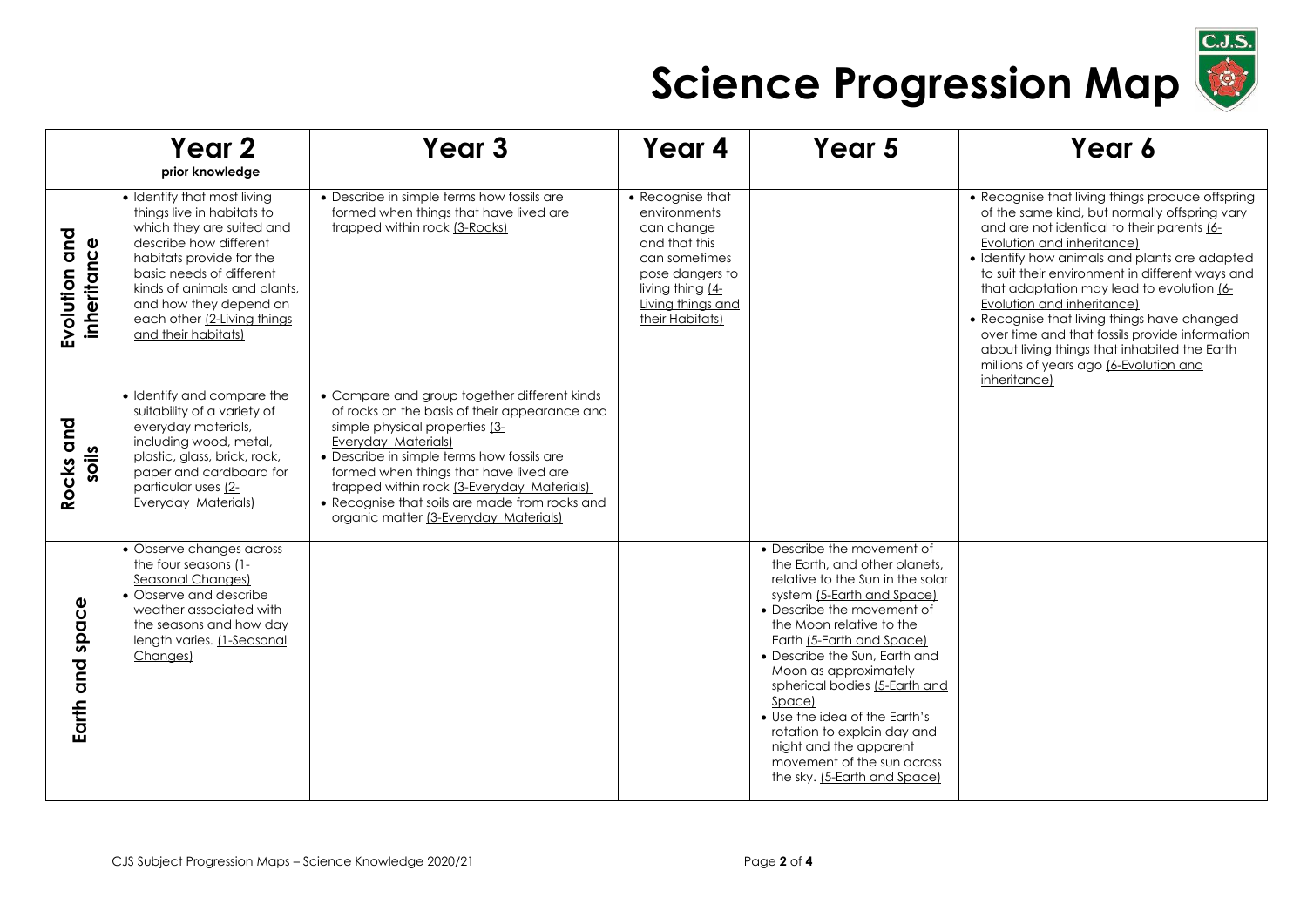

|                               | Year 2<br>prior knowledge                                                                                                                                                              | Year 3                                                                                                                                                                                                                                                                                                                                                                                                                                                                                                                                                                                                                                                 | Year 4 | Year 5                                                                                                                                                                                                                                                                                                                                                                                                                                | Year 6 |
|-------------------------------|----------------------------------------------------------------------------------------------------------------------------------------------------------------------------------------|--------------------------------------------------------------------------------------------------------------------------------------------------------------------------------------------------------------------------------------------------------------------------------------------------------------------------------------------------------------------------------------------------------------------------------------------------------------------------------------------------------------------------------------------------------------------------------------------------------------------------------------------------------|--------|---------------------------------------------------------------------------------------------------------------------------------------------------------------------------------------------------------------------------------------------------------------------------------------------------------------------------------------------------------------------------------------------------------------------------------------|--------|
| ℧<br>ets<br>magn<br>စိ<br>orc | • Find out how the<br>shapes of solid<br>objects made<br>from some<br>materials can be<br>changed by<br>squashing,<br>bending, twisting<br>and stretching (2-<br>Everyday<br>materials | • Compare how things move on different surfaces (3-Forces)<br>• Notice that some forces need contact between two objects, but<br>magnetic forces can act at a distance (3-Forces)<br>• Observe how magnets attract or repel each other and attract some<br>materials and not others (3-Forces)<br>• Compare and group together a variety of everyday materials on the<br>basis of whether they are attracted to a magnet, and identify some<br>magnetic materials (3-Forces)<br>• Describe magnets as having two poles (3-Forces)<br>• predict whether two magnets will attract or repel each other,<br>depending on which poles are facing (3-Forces) |        | • Explain that unsupported objects fall towards<br>the Earth because of the force of gravity<br>acting between the Earth and the falling<br>object (5-Forces)<br>• Identify the effects of air resistance, water<br>resistance and friction, that act between<br>moving surfaces (5-Forces)<br>• Recognise that some mechanisms, including<br>levers, pulleys and gears, allow a smaller<br>force to have a greater effect (5-Forces) |        |

|                              | Year 2<br>prior knowledge                                                                                                                                                                                                                                                                                                                                                                                  | Year 3 | Year 4                                                                                                                                                                                                                                                                                                                                                                                                                                                                                                         | Year 5                                                                                                                                                                                                                                                                                                                                                                                                                                                                                                                                                                                                                                                                                                                                                                                                                                                                                                                                                                                                                                                                                                                                                                                                                                            | lear) |
|------------------------------|------------------------------------------------------------------------------------------------------------------------------------------------------------------------------------------------------------------------------------------------------------------------------------------------------------------------------------------------------------------------------------------------------------|--------|----------------------------------------------------------------------------------------------------------------------------------------------------------------------------------------------------------------------------------------------------------------------------------------------------------------------------------------------------------------------------------------------------------------------------------------------------------------------------------------------------------------|---------------------------------------------------------------------------------------------------------------------------------------------------------------------------------------------------------------------------------------------------------------------------------------------------------------------------------------------------------------------------------------------------------------------------------------------------------------------------------------------------------------------------------------------------------------------------------------------------------------------------------------------------------------------------------------------------------------------------------------------------------------------------------------------------------------------------------------------------------------------------------------------------------------------------------------------------------------------------------------------------------------------------------------------------------------------------------------------------------------------------------------------------------------------------------------------------------------------------------------------------|-------|
| materials<br>Ⴆ<br>Properties | • Identify and compare<br>the suitability of a<br>variety of everyday<br>materials, including<br>wood, metal, plastic,<br>glass, brick, rock,<br>paper and cardboard<br>for particular uses (2-<br>Everyday materials)<br>• Find out how the<br>shapes of solid objects<br>made from some<br>materials can be<br>changed by<br>squashing, bending,<br>twisting and<br>stretching (2-Everyday<br>materials) |        | • Compare and group materials<br>together, according to whether they<br>are solids, liquids or gases (4-States of<br>Matter)<br>• Observe that some materials change<br>state when they are heated or<br>cooled, and measure or research the<br>temperature at which this happens in<br>degrees Celsius (°C) (4-States of<br>Matter)<br>• Identify the part played by<br>evaporation and condensation in the<br>water cycle and associate the rate of<br>evaporation with temperature [4-<br>States of Matter) | • Compare and group together everyday materials on the basis of their properties,<br>including their hardness, solubility, transparency, conductivity (electrical and<br>thermal), and response to magnets (5-Properties and changes of Materials)<br>• Know that some materials will dissolve in liquid to form a solution, and describe<br>how to recover a substance from a solution (5-Properties and changes of<br>Materials)<br>• Use knowledge of solids, liquids and gases to decide how mixtures might be<br>separated, including through filtering, sieving and evaporating (5-Properties and<br>changes of Materials)<br>• Give reasons, based on evidence from comparative and fair tests, for<br>the particular uses of everyday materials, including metals, wood and plastic (5-<br>Properties and changes of Materials)<br>• Demonstrate that dissolving, mixing and changes of state are reversible<br>changes (5-Properties and changes of Materials)<br>• Explain that some changes result in the formation of new materials, and that this<br>kind of change is not usually reversible, including changes associated with<br>burning and the action of acid on bicarbonate of soda (5-Properties and<br>changes of Materials) |       |